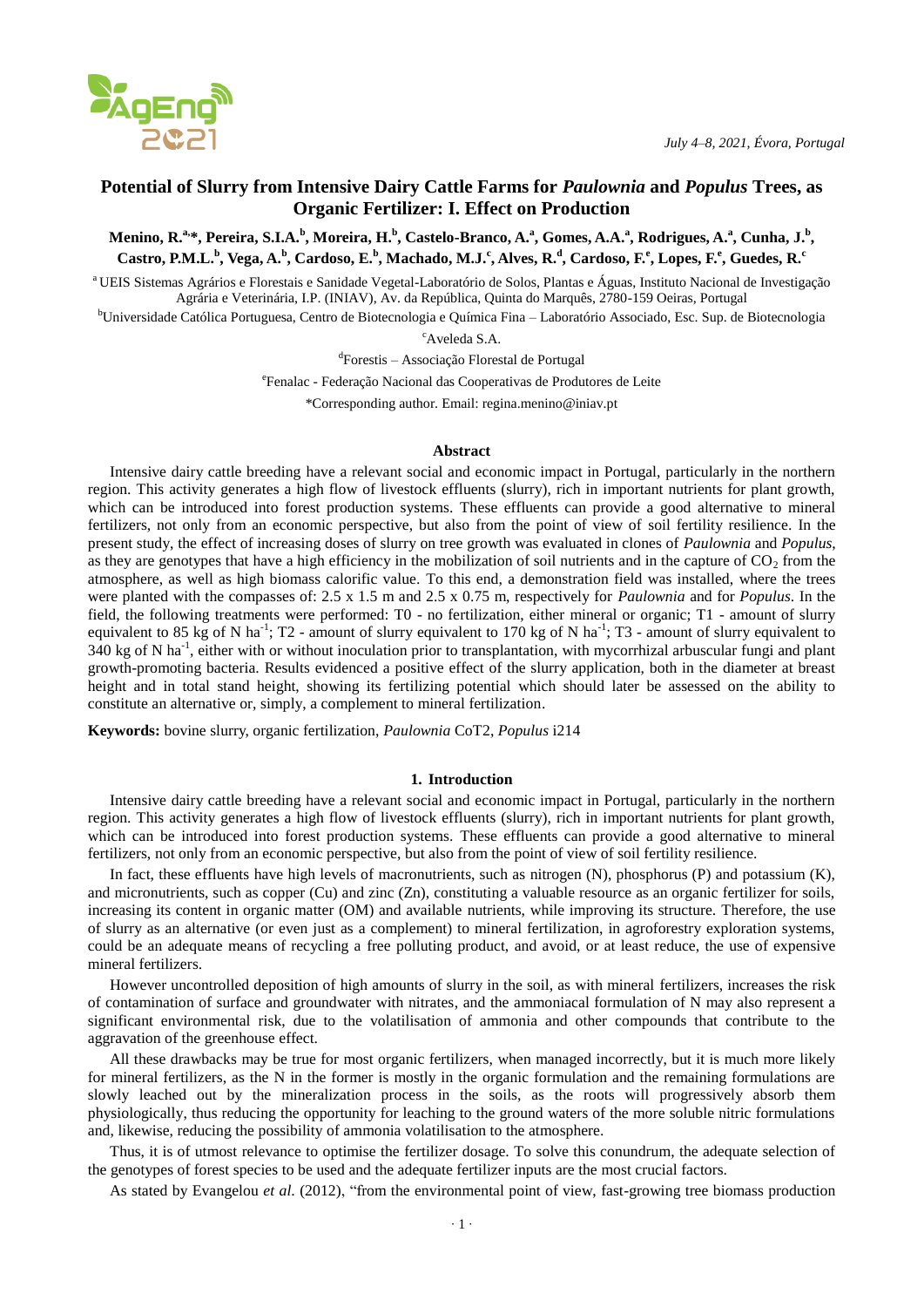

replaces non-renewable carbon materials and promotes carbon sequestration and other ecosystem services, such as improvement of soil and water quality, reduction of erosion and increase of biodiversity".

Species like *Paulownia* and *Populus*, are known as fast growing species, suitable for phytoremediation and for the recovery of polluted soils (Macci *et al*., 2013; Macci *et al*., 2016). In a study, carried out by Madejón *et al*. (2016), also working with *Paulownia* and *Populus*, using organic compost to avoid soil fertility loss and to increase biomass production, the researchers concluded that the addition of organic composts to this type of "intensive crops" could be part of the solution of the "waste" disposal, solving the problem of loss of soil fertility as well as production of relevant biomass in marginal soils.

Particularly, with regard to *Paulownia*, the high forage potential of its leaves, which can be used as a source of nutrient-rich food for cattle, allows to complete a cycle of remarkable interest, in a perspective of "circular economy" and, in this way, contribute to a better economic performance of dairy companies.

As far as the poplar is concerned, as it is a silvicultural species of rapid growth that has long been cultivated in Portugal, its choice provides the appropriate reference for measuring the capacity of interaction with organic fertilizers.

In the present report, the effect on tree growth of increasing doses of slurry, either with or without mycorrhizal arbuscular fungi and plant growth-promoting bacteria inoculation, was observed over the first two years (2020 and 2021) after transplanting from nursery to field, of an experimental demonstration forest field, in clones of *Paulownia* and *Populus*.

# **2. Materials and Methods**

The experimental demonstration forest field, occupying an area of  $14,607 \text{ m}^2$ , was installed in 2019 in the region of Penafiel (North of Portugal) in a compact soil, derived from granites, which are prone to waterlogging during the autumn and winter periods and characterized by a low internal drainage capacity. For this reason, it was necessary to remove the top layer (to a depth of about 50 cm), install a drainage pipe system, cover with a gravel layer of about 20 cm, and top with the previously removed soil.

A sample of the resulting Anthrosol - according with FAO classification (IUSS-FAO, 2006) - was analysed for selected properties, according to the methods used routinely in the laboratories of the "National Research Institute of Agriculture and Veterinary", in Oeiras (Portugal), presenting the following physicochemical characteristics:

| Texture                |                           | sandy-loam;   |
|------------------------|---------------------------|---------------|
| $pH(H_2O)$             | 6.4                       | slightly acid |
| organic matter         | $17.6$ g kg <sup>-1</sup> | medium level; |
| $\bullet$ N Kjeldhal   | $0.9$ g kg <sup>-1</sup>  | medium level: |
| $P_2O_5$ (extractable) | 54.1 mg $kg^{-1}$         | medium level: |
| $K_2O$ (extractable)   | 131 mg $kg^{-1}$          | high level.   |

The trees were planted with the compasses of: 2.5 x 1.5 m and 2.5 x 0.75 m, respectively, for *Paulownia* CoT2 (*Paulownia elongata* x *Paulownia fortunei*), and for poplar i214 clones (*Populus deltoides* x *Populus nigra* [*Populus* x *euramericana* (Dode) Guinier]).

Prior to transplantation to the field, and as a complement to the main purpose of this demonstration display, some plants were inoculated with mycorrhizal arbuscular fungi (MAF) and plant growth-promoting bacteria (PGPB), which, associated with trees, are supposed to enhance a greater supply of nutrients and a greater resistance to diseases, preparing them for transplantation and healthier establishment.

The cattle slurry used on the experimental display was chemically analysed, each year after transplantation (2020 and 2021), for N (for the calculation of the quantities to be applied in each treatment) as well as for the main characteristics considered in the EU legislation, and the results were the following:

| $\bullet$ | Moisture                              | 97%                  | 96%                       | EN 13040:2007                    |
|-----------|---------------------------------------|----------------------|---------------------------|----------------------------------|
| $\bullet$ | Dry matter                            | 3.3%                 | 4.0%                      | Calculation by weight difference |
| $\bullet$ | $pH(H2O)$ (25°C)                      | 7.7                  | 7.2                       | EN 13037:2011                    |
| $\bullet$ | Electric conductivity $(25^{\circ}C)$ | $17.5 \text{ mS/cm}$ | 16.6 <sub>m</sub> S/cm    | EN 13038:2011                    |
| $\bullet$ | Total nitrogen (N)                    | 3260 mg $L^{-1}$     | $3124 \text{ mg } L^{-1}$ | Bremner & Mulvaney, 1982         |
| $\bullet$ | Organic matter                        | 2%                   | 3%                        | EN 13039:2011                    |
| $\bullet$ | Total phosphorus $(P_2O_5)$           | $0.07\%$             | 0.09%                     | EN 13650:2001                    |
| $\bullet$ | Total potassium $(K_2O)$              | 0.17%                | 0.16%                     | EN 13650:2001                    |
| $\bullet$ | Total calcium (CaO)                   | 0.20%                | 0.17%                     | EN 13650:2001                    |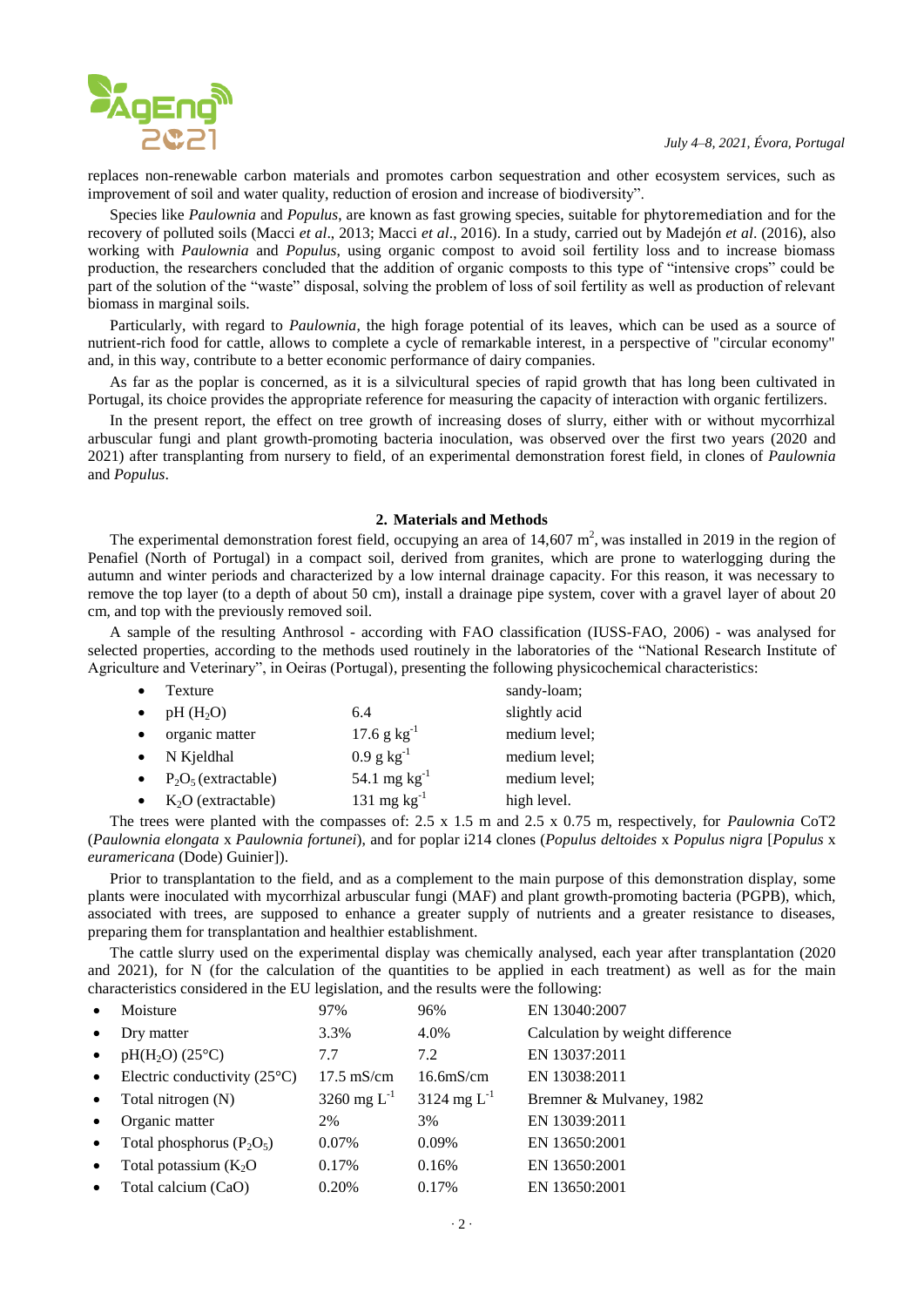

| $\bullet$ | Total magnesium (MgO)       | 0.08%                                               | $0.07\%$                   | EN 13650:2001              |
|-----------|-----------------------------|-----------------------------------------------------|----------------------------|----------------------------|
| $\bullet$ | Total boron (B)             | $0.93 \text{ mg kg}^{-1}$                           | $0.85$ mg kg <sup>-1</sup> | EN 13650:2001              |
| $\bullet$ | Total sodium (Na)           | 0.09%                                               | 0.05%                      | EN 13650:2001              |
| $\bullet$ | Chlorine (Cl <sup>-</sup> ) | 0.20%                                               | 0.07%                      | PE-117-LQARS/LAF (Ed. nº1) |
| $\bullet$ | Total copper (Cu)           | 2.33 mg kg <sup>-1</sup> 2.86 mg kg <sup>-1</sup>   |                            | EN 13650:2001              |
| $\bullet$ | Total zinc $(Zn)$           | 12.1 mg $kg^{-1}$ 16.7 mg $kg^{-1}$                 |                            | EN 13650:2001              |
| $\bullet$ | Total nickel (Ni)           | <33.3 mg kg <sup>-1</sup> <33.3 mg kg <sup>-1</sup> |                            | EN 13650:2001              |
| $\bullet$ | Total chromium (Cr)         | <16.6 mg kg <sup>-1</sup> <16.6 mg kg <sup>-1</sup> |                            | EN 13650:2001              |
| $\bullet$ | Total lead (Pb)             | <33.3 mg kg <sup>-1</sup> <33.3 mg kg <sup>-1</sup> |                            | EN 13650:2001              |

In the field, the following treatments were performed: T0 - without slurry application; T1 - quantity of slurry in order to supply 85 kg of N ha<sup>-1</sup>; T2 - quantity of slurry in order to supply 170 kg of N ha<sup>-1</sup>; T3 - quantity of slurry in order to supply 340 kg of N ha<sup>-1</sup>; all of them with and without inoculation. Slurry application was done, in continuous bands, three times throughout the year, namely in spring, summer and autumn.

The treatments without inoculation were included in blocks with eight plots with nine trees each. The treatments with inoculation were included in blocks with eight plots with six trees each.

Biometric data for diameter at breast height (DBH) and trees total height (TH) were recorded for all trees in all plots, in order to assess the Growth Increase (GI) for each treatment. For that purpose, the measures registered in 2021 were subtracted from the measures registered in the previous year to evaluate the increments that resulted for each treatment.

The experimental data were analyzed for variance by the General Linear Model and means separation was performed using Tukey's Honestly Significant Difference test at  $p \le 0.05$ .

## **3. Results and Discussion**

The average GI recorded for both species in the treatments without inoculation were as shown in Table 1, with values that can justify the following considerations:

With regard to DBH, the treatments with slurry, in both species, always showed a higher value than those recorded for the treatments without slurry, although only by a statistically significant margin for treatment T1, in the case of *Paulownia*, and for treatments T2 and T3, in the case of poplar.

This is also true for the data recorded for TH in the case of *Paulownia*. In the case of poplar, the effect of fertilizer only becomes significant in the T3 treatment, although here in an exuberant way.

Although not significant, the pattern of response to fertilizer for the two species under consideration was the opposite, being decreasing in the case of *Paulownia* and increasing in the case of poplar.

| Table 1. Mean values for Paulownia and Populus GI, from 2020 to 2021, with respect to DBH and TH of trees, for each |                                           |  |  |
|---------------------------------------------------------------------------------------------------------------------|-------------------------------------------|--|--|
|                                                                                                                     | treatment without mycorrhizal inoculation |  |  |

| Treatment                | $DBH$ (cm)         | TH(m)              |  |
|--------------------------|--------------------|--------------------|--|
| Paulownia T0             | 1.79c              | 1.47d              |  |
| Paulownia T1             | $2.79$ ab          | 2.47c              |  |
| Paulownia T <sub>2</sub> | $2.50$ abc         | 1.83 cd            |  |
| Paulownia T3             | $2.23$ abc         | 1.28d              |  |
| Populus T0               | 2.07 <sub>bc</sub> | 2.50 <sub>bc</sub> |  |
| Populus T1               | $2.23$ bc          | 2.46c              |  |
| Populus T <sub>2</sub>   | $2.59$ ab          | 2.70c              |  |
| Populus T3               | 2.91a              | 3.52a              |  |

Means in the same column with the same small letter do not differ significantly  $(p \le 0.05)$ , as judged by the Tukey test.

It seems, therefore, legitimate to conclude that, under the present experimental conditions, while *Pawlownia* reacts to slurry fertilization at lower doses and does not benefit from higher doses of the fertilizer, the poplar needs successively higher doses, which is not fully in agreement with what has been verified by Ceotto *et al*. (2016) who, in their research on the effects of cattle slurry on poplar, conclude that this species had a poor nitrogen (N) use efficiency.

Despite only evidenced in the significance of the data recorded in the TH for the T0 treatment of both species, there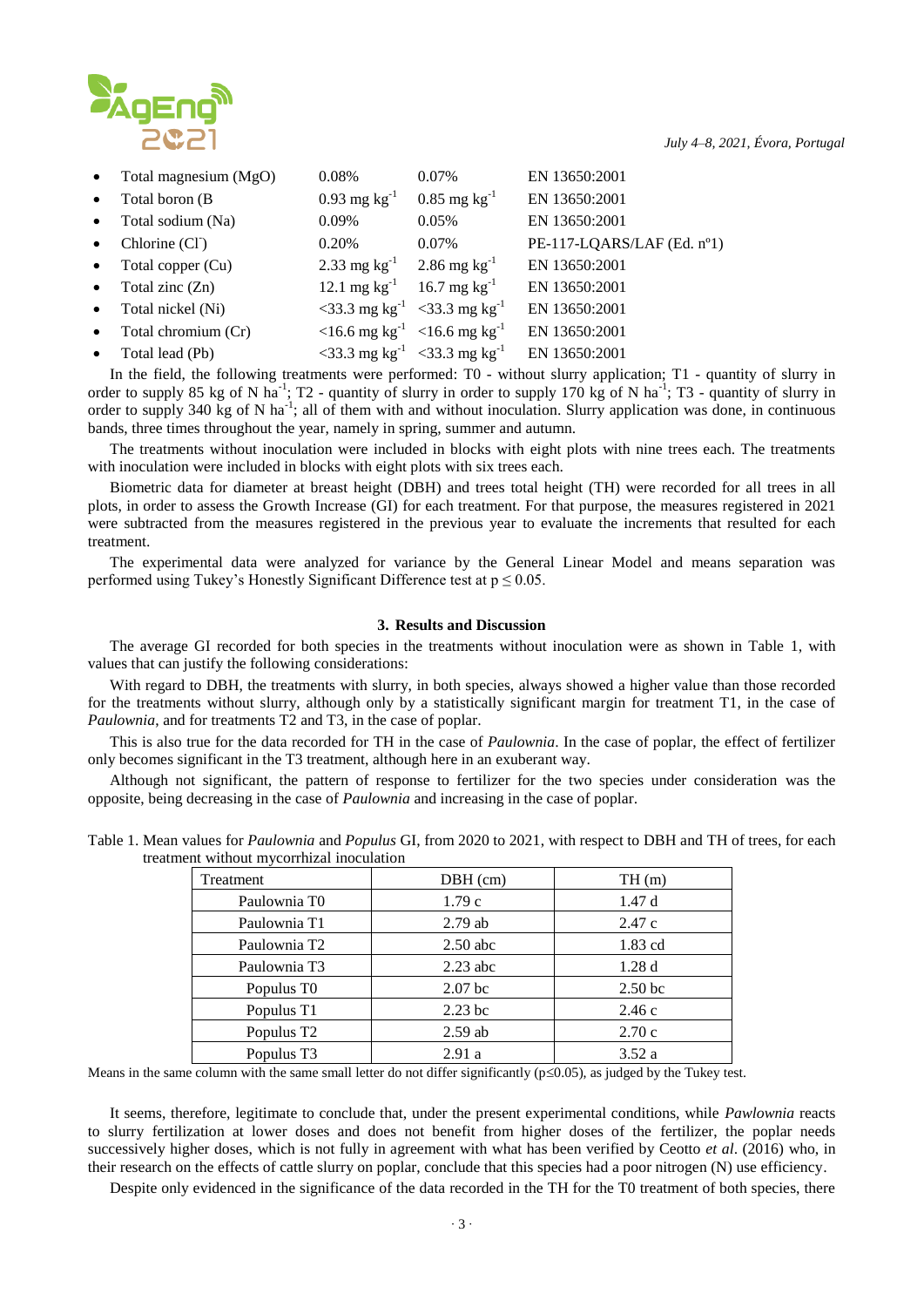was a significantly more positive performance of the poplar. This fact is in line with what is generally recognized. Nevertheless, Macci *et al*. (2016) found lowest growth for *Paulownia*, when compared to *Populus*, although these authors recognise that in their study the "environmental conditions" were not adequate, or the best, for this species, as it is the case in the present study.

Even though the land had been worked to increase its internal drainage, this proved insufficient, as the climatic conditions during the experimental period were not the most favourable for Paulownia. As Berdón *et al*. (2017) concluded, after studying several clones of *Paulownia*, this species demands conditions of well drained soils, with good aeration, not clayey. This is particularly noticeable in the results verified in the experimental set-up for evaluating the effect of inoculation in GI, since its location was much more unfavourable as far as waterlogging was concerned.

On the contrary the poplar, being a riparian species, is better equipped to face situations of excess water, which can be seen in the data for both parameters recorded in table 2.

| Table 2. Mean values for <i>Paulownia</i> and <i>Populus</i> GI, from 2020 to 2021, with respect to the DBH and TH of trees, for |  |  |
|----------------------------------------------------------------------------------------------------------------------------------|--|--|
| each treatment of increasing rates of slurry land use, with mycorrhizal inoculation                                              |  |  |

| Treatment                | $DBH$ (cm) | TH(m)             |  |
|--------------------------|------------|-------------------|--|
| Paulownia mycorrhized T0 | $1.14$ bc  | 0.68 <sub>b</sub> |  |
| Paulownia mycorrhized T1 | 0.76c      | 0.50 <sub>b</sub> |  |
| Paulownia mycorrhized T2 | $1.78$ ab  | 2.86a             |  |
| Paulownia mycorrhized T3 | $1.88$ ab  | 2.87a             |  |
| Populus mycorrhized T0   | 2.40a      | 2.82a             |  |
| Populus mycorrhized T1   | 2.22a      | 3.00a             |  |
| Populus mycorrhized T2   | 2.41a      | 2.73a             |  |
| Populus mycorrhized T3   | 2.48a      | 3.10a             |  |

Means in the same column with the same small letter do not differ significantly  $(p \le 0.05)$ , as judged by the Tukey test.

As can be seen in this last table, no significant differences were recorded for both parameters measured for the poplar. This was not the case for *Paulownia* where significant differences, with regard to the data recorded for both parameters, showed significant differences. Here the DBH recorded for T1, although by a non-significant margin, was lower than that for T0 itself, differing from the other treatments by a significant margin. As far as trees TH is concerned, in addition to a relationship between T1 and T0 identical to that for DBH, the differentiation for the more generous slurry endowment treatments was significant; in this case the pattern of response to slurry application was opposite to that seen in the treatments without inoculation, with conspicuously and significantly higher values for treatments T2 and T3.

Given the soil and climatic conditions prevailing during the two years of the trial, the data verified for the trial with inoculation of MAF and PGPB are inconclusive.

#### **4. Conclusions**

Concerning the main hypothesis that justified the present study, the results revealed a significant and positive effect of the slurry application, either in the diameter at breast height (DBH) or in the total stand height, showing the high fertilizing potential of this organic compost and, thus, providing an alternative to chemical fertilization and to uncontrolled disposal of highly polluting waste.

Under the present experimental conditions, while *Pawlownia* reacted to slurry fertilization at lower doses and does not benefit from higher doses of the fertilizer, poplar showed an opposite pattern, with a positive response to increasing slurry inputs.

# **Acknowledgements**

This work is co-financed by the FEADER and the Portuguese government through PDR2020 under the project BIOCHORUME (PDR2020-101-032094). We are also grateful for the scientific collaboration within the FCT UIDB/50016/2020 project.

#### **References**

Berdón J.B., A.J.M. Calvo, L.R. Barroso, P.A.I. Alcobendas, J.G. Cortés, 2017. Study of Paulownia's Biomass Production in Mérida (Badajoz), Southwestern Spain. Environment and Ecology Research. 5 (7), 521-527. DOI: 10.13189/eer.2017.050709.